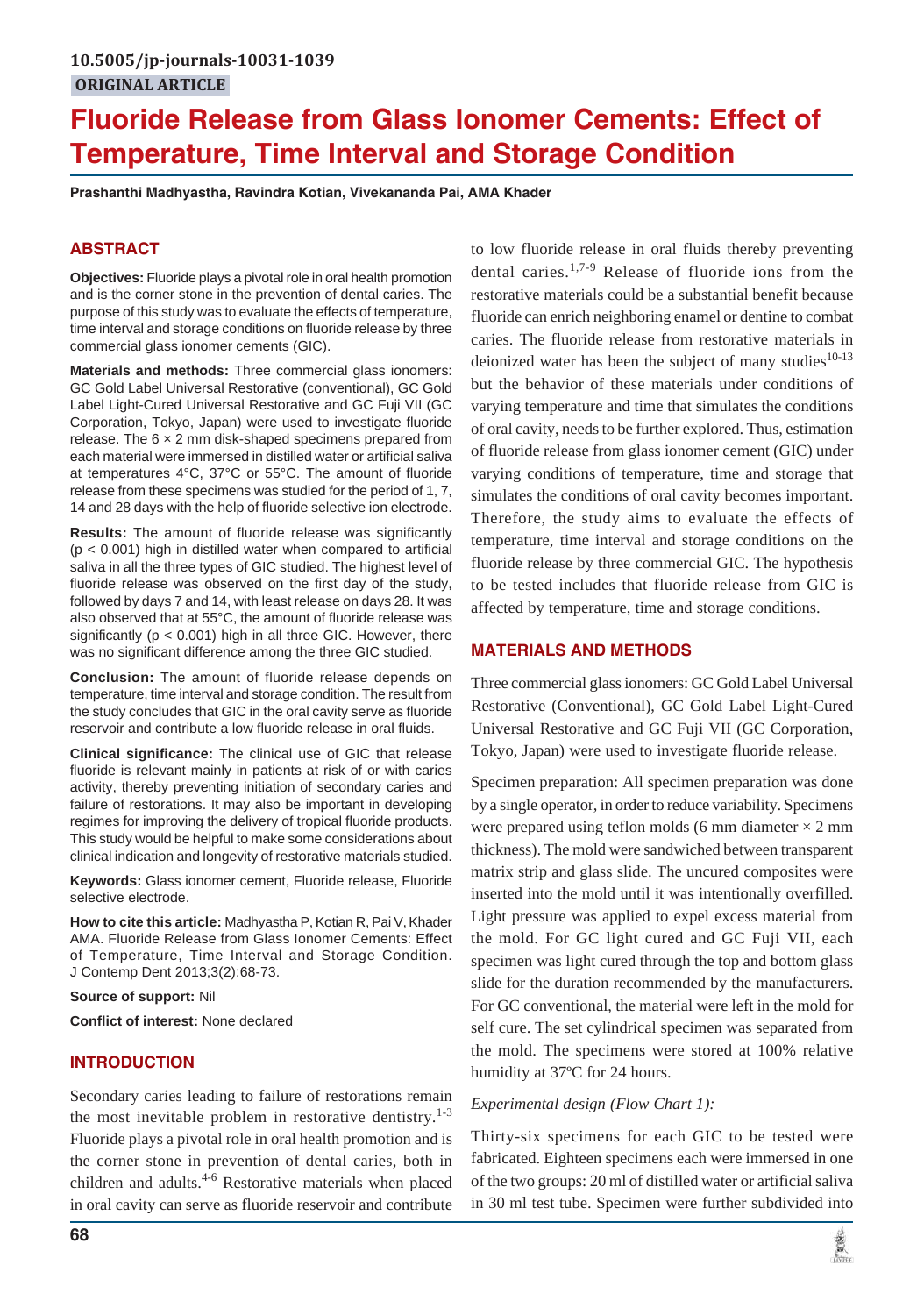three groups  $(n = 6)$  to be stored at  $4^{\circ}C$  (in refrigerator) Figure 1, 37ºC (in an incubator), Figure 2, 55ºC (in a water bath), Figure 3 for 1 day. At the end of 24 hours the



Measurement using fluoride selective electrode



**Fig. 1:** Specimens in fridge

specimens were removed, washed with distilled water and dried with blotting paper, before being transferred to a fresh plastic container containing 20 ml of distilled water or artificial saliva. Sterile plastic containers were used throughout as glass vessels which are known to absorb and leach fluoride.<sup>14</sup> Solution at the end of 1 day, 7-day, 14-day, and 28-day time interval were collected and fluoride release were measured using a fluoride sensitive electrode [pH/Ion 510, Oakton (CE), Eutech Instruments Pte Ltd, USA] (Fig. 4) by adding 1:1 quantity of total ionic strength adjustment buffer (TISAB) solution. The electrode was standardized on the day of analysis with a range of fluoride standards (0.1, 1.0, 10 ppm) diluted with TISAB. A calibration curve was produced with the values of the known standards from which the values of the test samples were calculated. For each sample, analysis was done three times and mean was taken to obtain accurate results.

*Statistical analysis:* The data are expressed as mean  $\pm$  SD. The significance of differences among the groups are assessed using one-way analysis of variance (ANOVA) test



**Fig. 3:** Specimens in waterbath



**Fig. 2:** Specimens in incubator

*Journal of Contemporary Dentistry, May-August 2013;3(2):68-73* **69**



**Fig. 4:** Fluoride sensitive electrode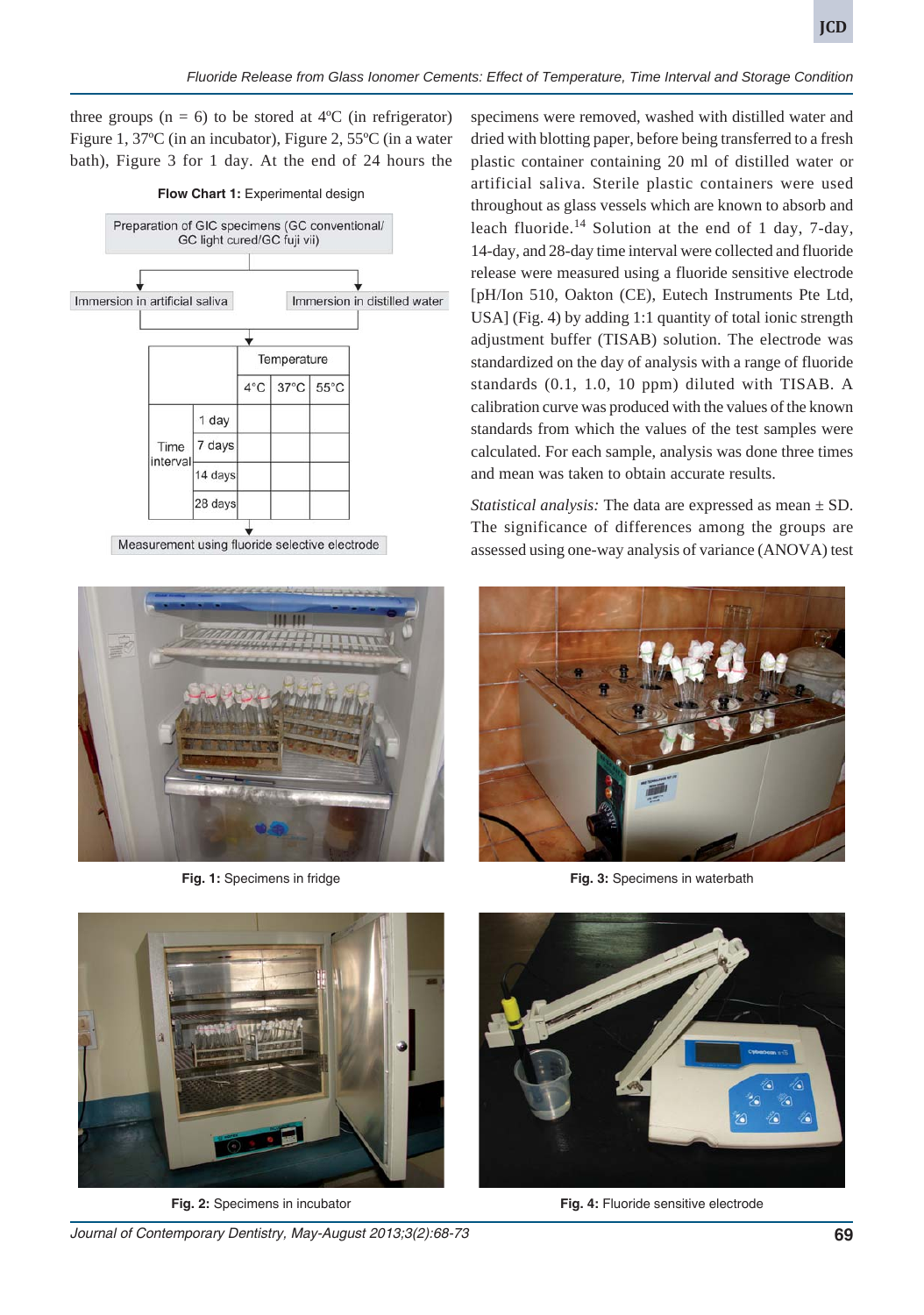followed by Bonferroni's multiple comparison test (unmatched groups). p-values  $< 0.05$  are considered as significant. Comparison of data between artificial saliva and distilled water is assessed by Mann-Whitney's unpaired 't' test (unpaired groups).

#### **RESULTS**

The effect of temperature as well as time interval has not shown any significant difference in fluoride releasing ability in all the three GIC (irrespective of saliva or distilled water). Hence, further analyses of results are generalized for all the three GIC studied.

*Effect of temperature on fluoride release in distilled water (Graph 1 and Table 1):* It has been observed that, the maximum fluoride release was in 55ºC followed by 37ºC and 4ºC temperature. Statistically, there was a significant difference ( $p < 0.01$ ) between 4°C and 55°C temperature and also between 37°C and 4°C ( $p < 0.05$ ) after 28 days of immersion. However, there was no significant difference between 37 $\degree$ C and 55 $\degree$ C for 28 days study (F = 10.207). For 14 days of study, there was a significant difference ( $p <$ 0.01) between 37°C and 55°C temperature ( $F = 6.770$ ). There









was no significant ( $p > 0.05$ ) effect of temperature on 7 days of study ( $F = 3.74$ ). For 1 day of immersion, the amount of fluoride release was significantly high ( $p < 0.001$ ) in both 55ºC and 37ºC when compared to 4ºC temperature. However, there was no significant difference between 37ºC and 55ºC temperature ( $F = 92.98$ ).

*Effect of time interval on fluoride release in distilled water (Graph 2):* At 4ºC temperature, the amount of fluoride release was significantly high after 1 day of immersion when compared to 28 days ( $p < 0.001$ ) as well as 14 days of immersion ( $p < 0.01$ ). It was also observed that statistically the amount of fluoride release was significantly less  $(p < 0.001)$  on day 28 when compared with days 14, 7 and  $1 (F = 69.241).$ 

The time interval was a significant factor at 37ºC, as fluoride release was significantly  $(p < 0.001)$  differed among all the time interval taken in the study except between days 7 and 14 ( $F = 70.181$ ). However, the maximum release of fluoride was on the day of immersion.

At 55ºC temperature, the fluoride release was significantly high ( $p < 0.001$ ) on day 1 when compared to days 7 or 14 or 21 ( $F = 98.535$ ).



**Graph 3:** Effect of temperature on fluoride release in artificial saliva. Values are expressed as mean ppm (parts per million)  $(n = 6)$ 





黨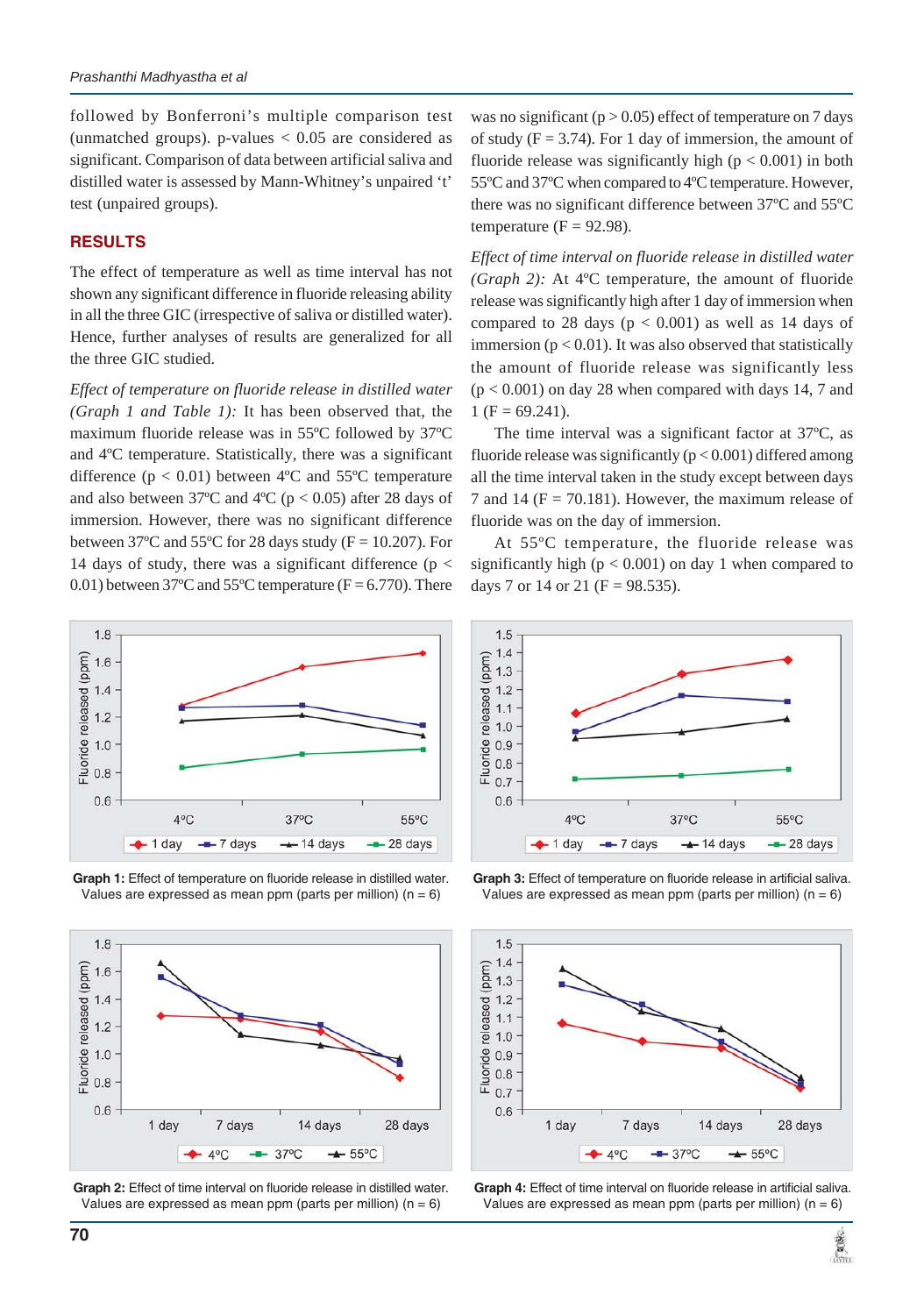*Effect of temperature on fluoride release in artificial saliva (Graph 3 and Table 2):* There was no temperature effect on fluoride release after 28 days of immersion ( $p > 0.05$ ). There was a significant ( $p < 0.001$ ) increase in fluoride release at 55ºC when compared to 37ºC as well as 4ºC temperature in 14 days of immersion period ( $F = 25.64$ ). For 7 days as well as one day of immersion study, the fluoride release was maximum at 55ºC when compared to 37ºC or 4ºC temperature ( $p < 0.001$ ). There was also a significant  $(p < 0.01)$  difference in fluoride release between 37°C and 55°C after 1 day of immersion study ( $F = 125.81$  for 1 day of immersion study).

*Effect of time interval on fluoride release in artificial saliva (Graph 4):* At 4ºC temperature, the fluoride release was significantly high after 1 day of immersion when compared to 28 ( $p < 0.001$ ) days of immersion. Twenty-eight days of immersion resulted in significantly  $(p < 0.001)$  less release of fluoride when compared to days 14 or 7 or 1 ( $F = 118.10$ ). Time interval was a significant factor at 37ºC and 55ºC, as

| Table 1: Effect of temperature on fluoride release in distilled<br>water at different time intervals. Values are expressed as mean<br>ppm (parts per million) $\pm$ SD (n = 6) |                                                                                  |                                                                                  |                                                                                  |  |
|--------------------------------------------------------------------------------------------------------------------------------------------------------------------------------|----------------------------------------------------------------------------------|----------------------------------------------------------------------------------|----------------------------------------------------------------------------------|--|
|                                                                                                                                                                                | At $4^{\circ}C$                                                                  | At $37^{\circ}C$                                                                 | At $55^{\circ}$ C                                                                |  |
| 1 day<br>7 days<br>14 days<br>28 days                                                                                                                                          | $1.285 \pm 0.004$<br>$1.26 \pm 0.08$<br>$1.178 \pm 0.0733$<br>$0.875 \pm 0.0233$ | $1.566 \pm 0.050$<br>$1.283 \pm 0.099$<br>$1.213 \pm 0.096$<br>$0.933 \pm 0.040$ | $1.666 \pm 0.1033$<br>$1.143 \pm 0.102$<br>$1.066 \pm 0.033$<br>$0.966 \pm 0.04$ |  |

**Table 2: Effect of temperature on fluoride release in artificial saliva at different time intervals. Values are expressed as mean ppm (parts per million) ± SD (n = 6)**

|         | At $4^{\circ}C$    | At $37^{\circ}C$  | At $55^{\circ}$ C |
|---------|--------------------|-------------------|-------------------|
| 1 day   | $1.066 \pm 0.033$  | $1.283 \pm 0.021$ | $1.366 \pm 0.043$ |
| 7 days  | $0.966 \pm 0.0277$ | $1.166 \pm 0.033$ | $1.133 \pm 0.043$ |
| 14 days | $0.933 \pm 0.023$  | $0.966 \pm 0.033$ | $1.036 \pm 0.018$ |
| 28 days | $0.713 \pm 0.046$  | $0.733 \pm 0.033$ | $0.766 \pm 0.046$ |



**Graph 5:** Comparison of fluoride release in artificial saliva and distilled water in different temperature and time interval. Values are expressed as mean ppm (parts per million)  $(n = 6)$ 

*Journal of Contemporary Dentistry, May-August 2013;3(2):68-73* **71**

the fluoride release differed significantly at all the time intervals studied (day 1 or 7, or 14 or 28) ( $F = 376.73$  for  $37^{\circ}$ C and F = 241.18 for 55 $^{\circ}$ C temperature).

*Comparison of fluoride release in artificial saliva and distilled water in different temperature and time interval (Graph 5):* At 4°C and 37°C temperature, the fluoride release was significantly high in distilled water compared to artificial saliva during different time interval of studies (day 28 or 14 or 7 or 1). However at 55ºC temperature, fluoride release did not differed significantly between saliva and distilled water for 7 and 14 days of immersion study.

It is also observed that the amount of fluoride release was maximum after 1 day of immersion, at 55ºC temperature in distilled water.

To summarize, the amount of fluoride release was significantly high in distilled water when compared to artificial saliva in all the three types of GIC studied. The highest level of fluoride release was observed on the first day of the study, followed by days 7 and 14, with least release on day 28. It was also observed that at 55ºC, the amount of fluoride release was significantly high in all three GIC. However, there was no significant difference among the three GIC studied.

#### **DISCUSSION**

Most studies on fluoride release have employed deionized water as the test medium. $10-13$  It has been shown that the fluoride release is reduced if saliva is used as test medium.<sup>1,15</sup> The present study also used artificial saliva to mimic the *in vivo* situation along with deionized water. It is apparent from the graphs that, although GIC had a relatively high fluoride release in the first day, this rapidly decreased when it reached 7, 14 and 28 days. The fact that fluoride release was greater during the first 24 hours was in agreement with studies found in literature.<sup>14,16</sup> The reason for the rapid fall in fluoride release is likely to be because of initial burst of fluoride released from the glass particles as they dissolve in polyalkenoate acid during the setting reaction. The later slow release occurs as the glass dissolves in the water of the hydrogel matrix.<sup>17</sup> The results for low fluoride leaching into artificial saliva may be explained because of greater viscosity of artificial saliva reduced the diffusion of water into the materials and outflow of ions. In addition, saliva may encourage the formation of surface pellicle which acts as a barrier to the process.<sup>18</sup> These factors explain why GIC had increased fluoride release rate per hour into water whereas the release into artificial saliva decreased over the same period.

As broad temperature fluctuations occur in the oral environment, thermal circuits may frequently challenge the restorative materials placed in this environment.<sup>10</sup> The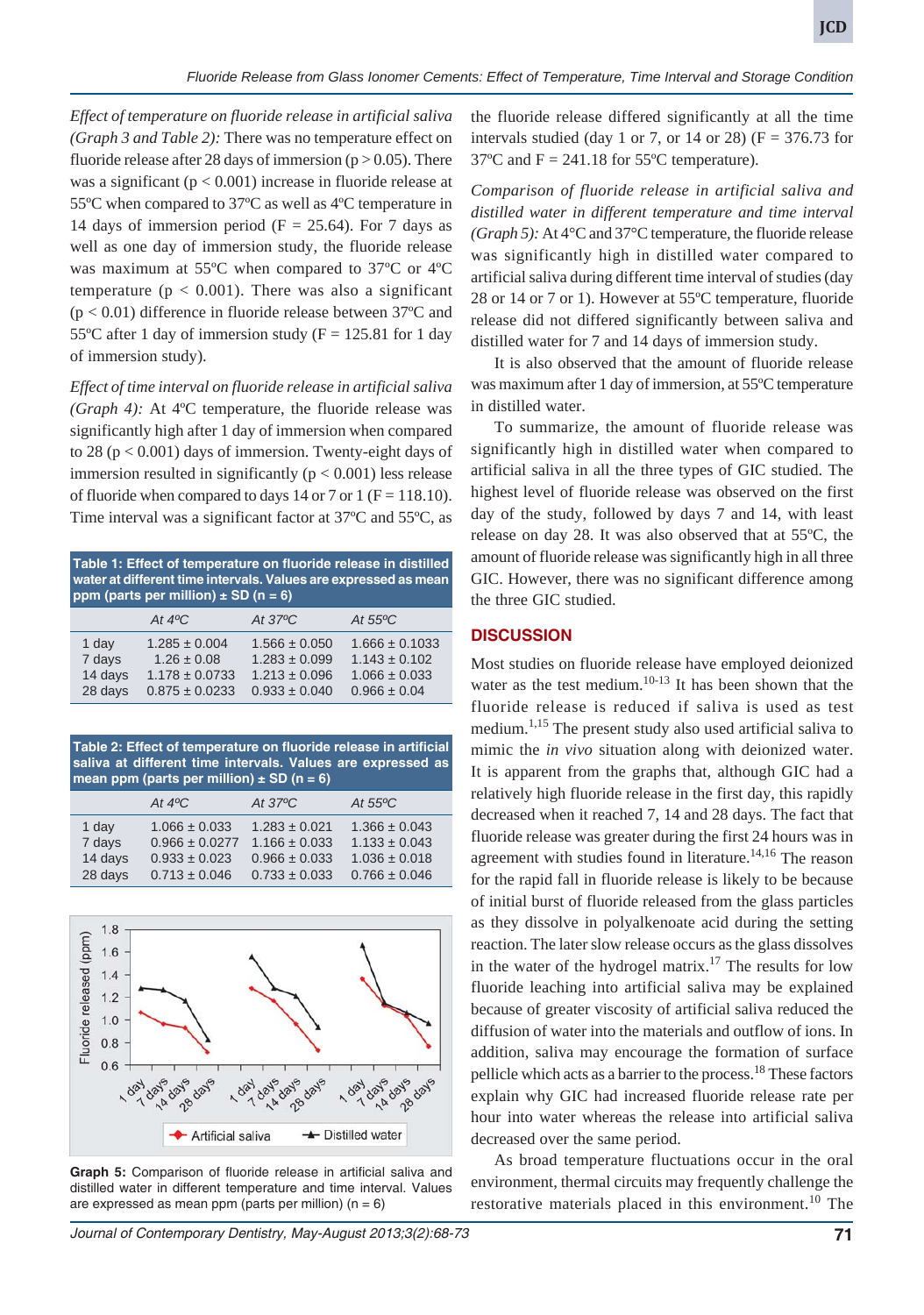present study concurred with the hypothesis that temperature had an effect on fluoride release and it varies with storage temperature. A material can only leach ions from those parts of its mass which have been penetrated by water.<sup>14</sup> The degree of water penetration is determined by diffusion of water into materials or by surface dissolution of the matrix. Water diffusion through the material matrix derives fluoride ions to the surface, where they can be released into the storage media.<sup>19</sup> Moreover, the diffusion behavior of the same material will change as the environmental temperature changes as explained by Atkins P and de Paula  $J<sub>1</sub><sup>20</sup>$  the rate constants of most processes increase as the temperature is raised. The diffusion or dissolution process is expected to be more dominant at 55ºC when compared to 37ºC and 4ºC and this explains the greater fluoride release for each material under these conditions. Based on the results of this study, a higher temperature used during tropical application may increase fluoride release ability. A low oral environment temperature should be avoided during topical fluoride application.

## **Clinical Significance**

The clinical use of GIC that release fluoride is relevant mainly in patients at risk of or with caries activity, thereby preventing initiation of secondary caries and failure of restorations. It may also be important in developing regimes for improving the delivery of tropical fluoride products. This study would be helpful to make some considerations about clinical indication and longevity of restorative materials studied.

## **CONCLUSION**

The amount of fluoride release depends on temperature, time interval and storage condition. The result from the study concludes that GIC in the oral cavity serve as fluoride reservoir and contribute a low fluoride release in oral fluids. The clinical use of GIC that release fluoride is relevant mainly in patients at risk of or with caries activity, thereby preventing initiation of secondary caries and failure of restorations. It may also be important in developing regimes for improving the delivery of tropical fluoride products. This study would be helpful to make some considerations about clinical indication and longevity of restorative materials studied.

## **ACKNOWLEDGMENTS**

The authors are greatful to Dr Vivian D'Souza and Dr Shalini Shenoy, Professor and Head of Biochemistry and Microbiology, Kasturba Medical College, Mangalore, for extending the equipments and lab facilities to carry out the experiment. Authors are also thankful to Dr Ishwar Bhat, Professor and Head of Chemistry, Mangalagangothri, Konaje, for permitting us to utilize the instrument and other chemicals for the study.

## **REFERENCES**

- 1. Burke FM, Ray NJ, McConnell RJ. Fluoride-containing restorative materials. Int Dent J 2006 Feb;56(1):33-43.
- 2. Wilson NH, Burke FJ, Mjör IA. Reasons for placement and replacement of restorations of direct restorative materials by a selected group of practitioners in the United Kingdom. Quintessence Int 1997 Apr;28(4):245-248.
- 3. Mjör IA. The reasons for replacement and the age of failed restorations in general dental practice. Acta Odontol Scand 1997 Jan;55(1):58-63.
- 4. Clarkson JJ, McLoughlin J. Role of fluoride in oral health promotion. Int Dent J 2000 Jun;50(3):119-128.
- 5. Bratthall D, Hänsel-Petersson G, Sundberg H. Reasons for the caries decline: What do the experts believe? Eur J Oral Sci 1996 Aug;104[4 (Pt 2)]:416-442; discussion 423-425, 430-432.
- 6. ten Cate JM. Current concepts on the theories of the mechanism of action of fluoride. Acta Odontol Scand 1999 Dec;57(6): 325-329.
- 7. Griffin F, Donly K, Erickson RL. A comparison of fluoride releasing liners. American J Dent 1992;5:293-295.
- 8. ten Cate JM, van Duinen RN. Hypermineralization of dentinal lesions adjacent to glass-ionomer cement restorations. J Dent Res 1995 Jun;74(6):1266-1271.
- 9. Wiegand A, Buchalla W, Attin T. Review on fluoride-releasing restorative materials-fluoride release and uptake characteristics, antibacterial activity and influence on caries formation. Dent Mater 2007 Mar;23(3):343-362.
- 10. Yan Z, Sidhu SK, Mahmoud GA, Carrick TE, McCabe JF. Effects of temperature on the fluoride release and recharging ability of glass ionomers. Oper Dent 2007 Mar-Apr;32(2): 138-143.
- 11. Yoda A, Nikaido T, Ikeda M, Sonoda H, Foxton RM, Tagami J. Effect of curing method and storage condition on fluoride ion release from a fluoride-releasing resin cement. Dent Mater J 2006 Jun;25(2):261-266.
- 12. Karantakis P, Helvatjoglou-Antoniades M, Theodoridou-Pahini S, Papadogiannis Y. Fluoride release from three glass ionomers, a compomer, and a composite resin in water, artificial saliva, and lactic acid. Oper Dent 2000 Jan-Feb;25(1):20-25.
- 13. Al-Naimi OT, Itota T, Hobson RS, McCabe JF. Fluoride release for restorative materials and its effect on biofilm formation in natural saliva. J Mater Sci Mater Med 2008 Mar;19(3): 1243-1248.
- 14. Preston AJ, Mair LH, Agalamanyi EA, Higham SM. Fluoride release from aesthetic dental materials. J Oral Rehabil 1999 Feb;26(2):123-129.
- 15. Damen JJ, Buijs MJ, ten Cate JM. Uptake and release of fluoride by saliva-coated glass ionomer cement. Caries Res 1996;30(6): 454-457.
- 16. Diaz-Arnold AM, Holmes DC, Wistrom DW, Swift EJ Jr. Shortterm fluoride release/uptake of glass ionomer restoratives. Dent Mater 1995 Mar;11(2):96-101.
- 17. De Moor RJ, Verbeeck RM, De Maeyer EA. Fluoride release profiles of restorative glass ionomer formulations. Dent Mater 1996 Mar;12(2):88-95.